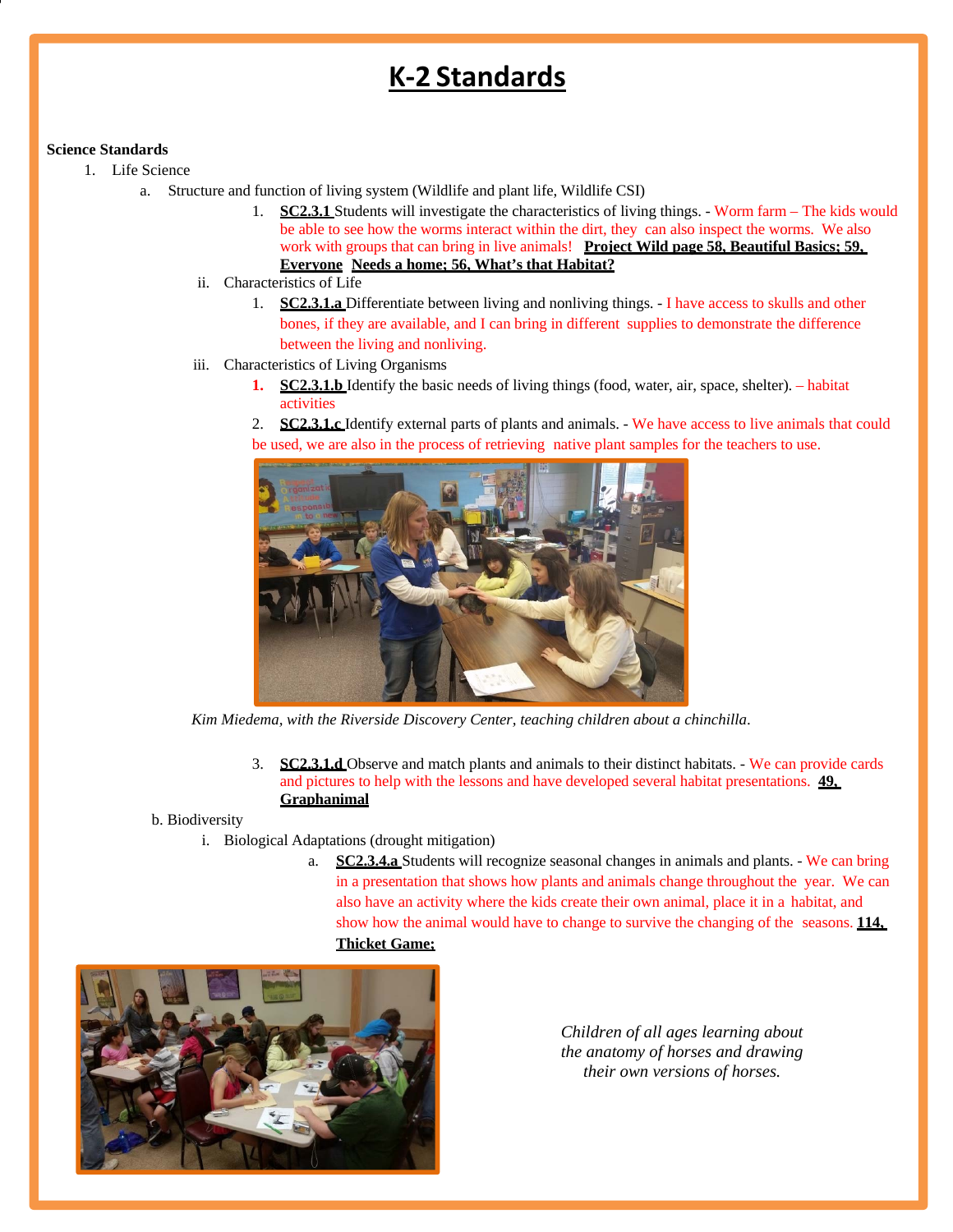## 2. Earth and Space Sciences

- a. Earth Structures and Processes
	- i. Properties of Earth Materials
		- 1. **SC5.4.2.a**. Describe Earth materials (sand, soil, rocks, water). We do have some scientists here on staff that I can provide information and activities, and we can bring in materials that the students would be able to touch, smell, and see.
	- ii. Use of Earth Materials
		- 1. **SC2.4.2.b** Recognize ways in which individuals and families can conserve Earth's resources by reducing, reusing, and recycling. - One of the main focuses if the NRD is on conservation, so we have many different activities we can do: including saving water, soil, habitat, and recycling.



*Dave Wolf teaching the importance of recycling to Kindergarten and 1st graders at Minatare.* 



- 1. Social Studies
	- i. **1.2** -- Students will compare and contrast the past and present contributes of cultures to school and family. 1. Example Indicators:
		- a. Explain the past and the present through pictures, oral history, letters, or journals. We can provide a history of Western Nebraska agricultural and natural resources. We could also look at the different immigrants that settled in the area and see how their cultural practices have affected our culture.

i. **1.4** -- Students will recognize that climate, location, and physical surrounding affect the lives of people. - We can explain how rain can affect rivers, crops, and groundwater. We can also demonstrate how the surround area contributed the way of life and the various industries that have developed in the region. We can also demonstrate how natural events (flooding, tornados, strong winds, and drought) can impact the landscapes.



 *Wolf demonstrating the effects of rain water on rivers, crops, and groundwater.*

**\*\* If you have any special requests, I would be more than happy to come create it. I just need your objectives and specific instructions you want us to cover. Just let us know! \*\***